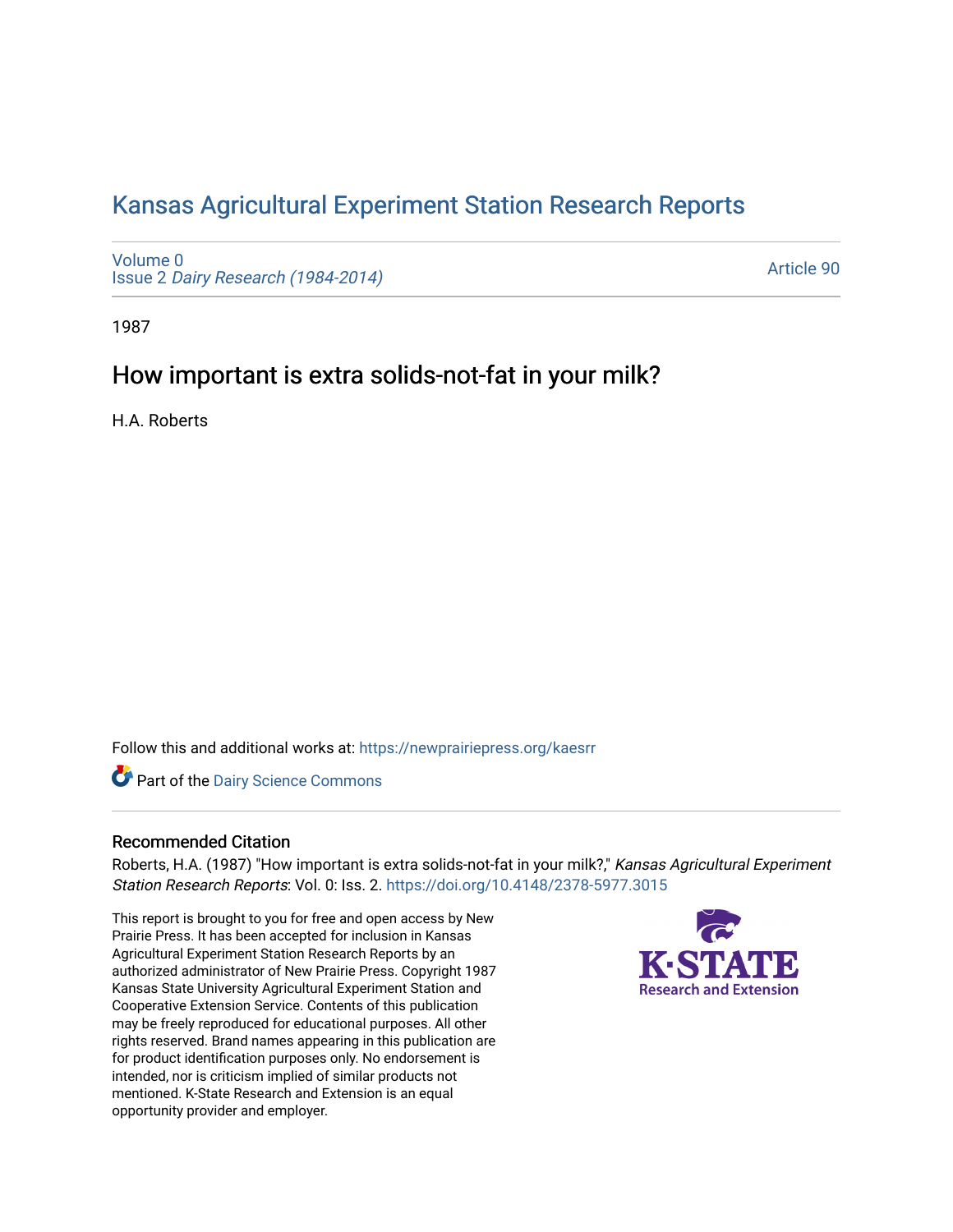## How important is extra solids-not-fat in your milk?

## Abstract

Milk with high solids-not-fat is valuable to the consumer for its flavor and nutritional value and to the manufacturer of milk products, especially relating to cheese yield. Solids-not-fat consists of all solids in milk other than fat. Protein is the most important component of milk because of its nutritional value and its functional properties. Other components, such as milk fat and lactose, also contribute to milk quality and impart certain characteristics to milk products but to a lesser degree.; Dairy Day, 1987, Kansas State University, Manhattan, KS, 1987;

### Keywords

Kansas Agricultural Experiment Station contribution; no. 88-114-S; Report of progress (Kansas Agricultural Experiment Station); 527; Dairy; Milk; Nutritional value; Protein; Lactose; Ash (Minerals); Milk Fat

### Creative Commons License



This work is licensed under a [Creative Commons Attribution 4.0 License](https://creativecommons.org/licenses/by/4.0/).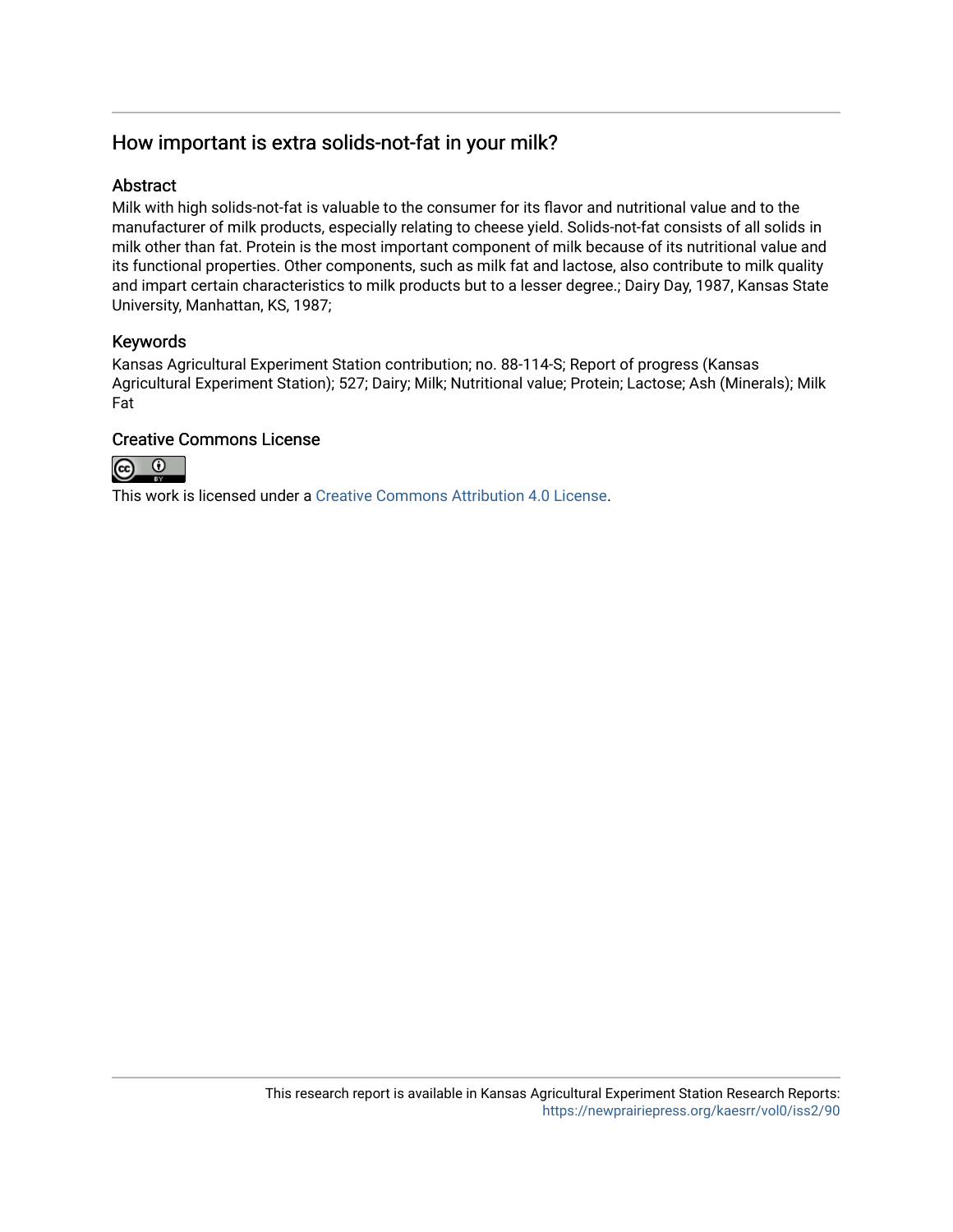

#### **Introduction**

Milk with high solids-not-fat is valuable to the consumer for its flavor and nutritional value and to the manufacturer of milk products, especially relating to cheese yield. Solids-not-fat consists of all solids in milk other than fat. Protein is the most important component of milk because of its nutritional value and its functional properties. Other components, such as milk fat and lactose, also contribute to milk quality and impart certain characteristics to milk products but to a lesser degree.

#### Milk Composition

The average composition of whole raw milk is:

| Protein | 3.5%   |
|---------|--------|
| Lactose | 4.9%   |
| Fat     | 3.5%   |
| Ash     | 0.7%   |
| Water   | 87.4%  |
| Total   | 100.0% |

NOTE: The composition values vary depending upon the source of information.

#### Milk Fat

The major advantage of milk fat is the delicate, pleasant flavor it imparts in fluid milk and other dairy products. Milk fat percentage shows a greater variation than any other constituent in milk. There is a direct relationship between the amount of fat and the amount of solids-not-fat in milk. As milk fat increases, solids-not-fat also increases; however, this relationship is not in direct proportion. In general, an increase of 1% in fat is accompanied by an increase of about 0.4% in solids-not-fat of mixed, whole, raw milk.

#### Protein

Protein is an important element of the solids-not-fat portion of milk. Approximately 80% of the protein in milk is classified as casein. Casein has many functional properties in dairy products, such as cheese, and many other food and non-food products. The remainder of the protein (approximately 20%) is whey protein (lactalbumin), which remains in the serum after casein is precipitated.





**<**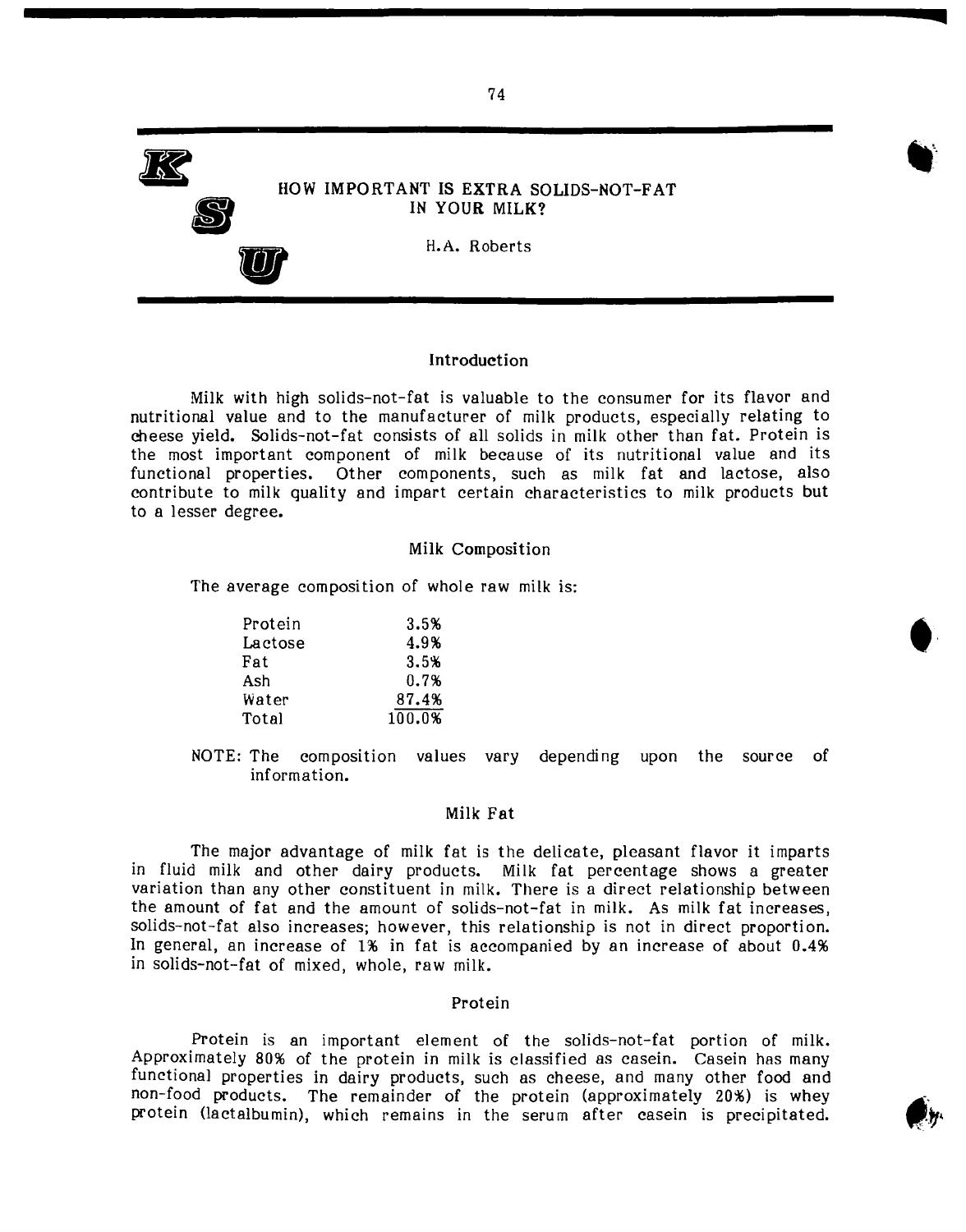This protein is found in whey during the cheese making operation. Both of these proteins are of excellent quality, although we hear more about casein than whey protein. It has been calculated that the protein in one quart of milk is approximately equivalent to the protein in 5 ounces of meat or fish, 5 large eggs, 4 ounces of cheese, or 16 slices of bread. Milk protein contains most of the essential amino acids needed for growth and maintenance of life.

#### Lactose

Lactose (milk sugar) is the principle carbohydrate and a major component in milk. Lactose differs from other sugars, such as sucrose, in functional properties because it has a low relative sweetness. It is about 20% as sweet as sucrose. A number of benefits are derived from lactose in milk and milk products, but they are not as well defined as those of milk fat and protein. It does play a significant part in the overall good flavor of milk.

#### Ash (Minerals)

The mineral content of milk, especially calcium, is important nutritionally. It is reported that milk and milk products provide about 75% of the calcium in the human diet. Other minerals include phosphorus, magnesium, iron, iodine, sodium, and potassium.

#### Importance of Components of **Milk**

Today greater emphasis is being placed on the solids-not-fat in milk, especially protein. Therefore, more and more areas of the United States are utilizing component pricing of milk from the producer, which considers fat and solids-nat-fat or protein. The importance of components of milk varies with the planned usage for that milk.

#### Fluid Milk

The promoters of high-solid fluid milk look at the nutritional value and the preference for the taste of fluid milk that has a high content of solids-not-fat. Today, greater concern is placed on nutrition than ever before. In milk and other dairy products, calcium and protein are the major constituents. Over the past few years, there has been a gradual trend to consume less whole milk and more lowfat milk. The need for calcium has been well documented because calcium deficiency has been linked to the bone disease known as osteoporosis. Calcium also has been suggested as a possible factor in the prevention of high blood pressure. The need for protein is well established as a body-cell building block and an essential component of overall nutriton. It is generally accepted that extra solids in fluid milk, especially skim and lowfat milk, make a richer tasting drink. Proponents of more solids in milk also support the opinion that high-solids milk sells better. Opponents feel that the extra cost of fortified-solids milk would have a direct effect on consumption.